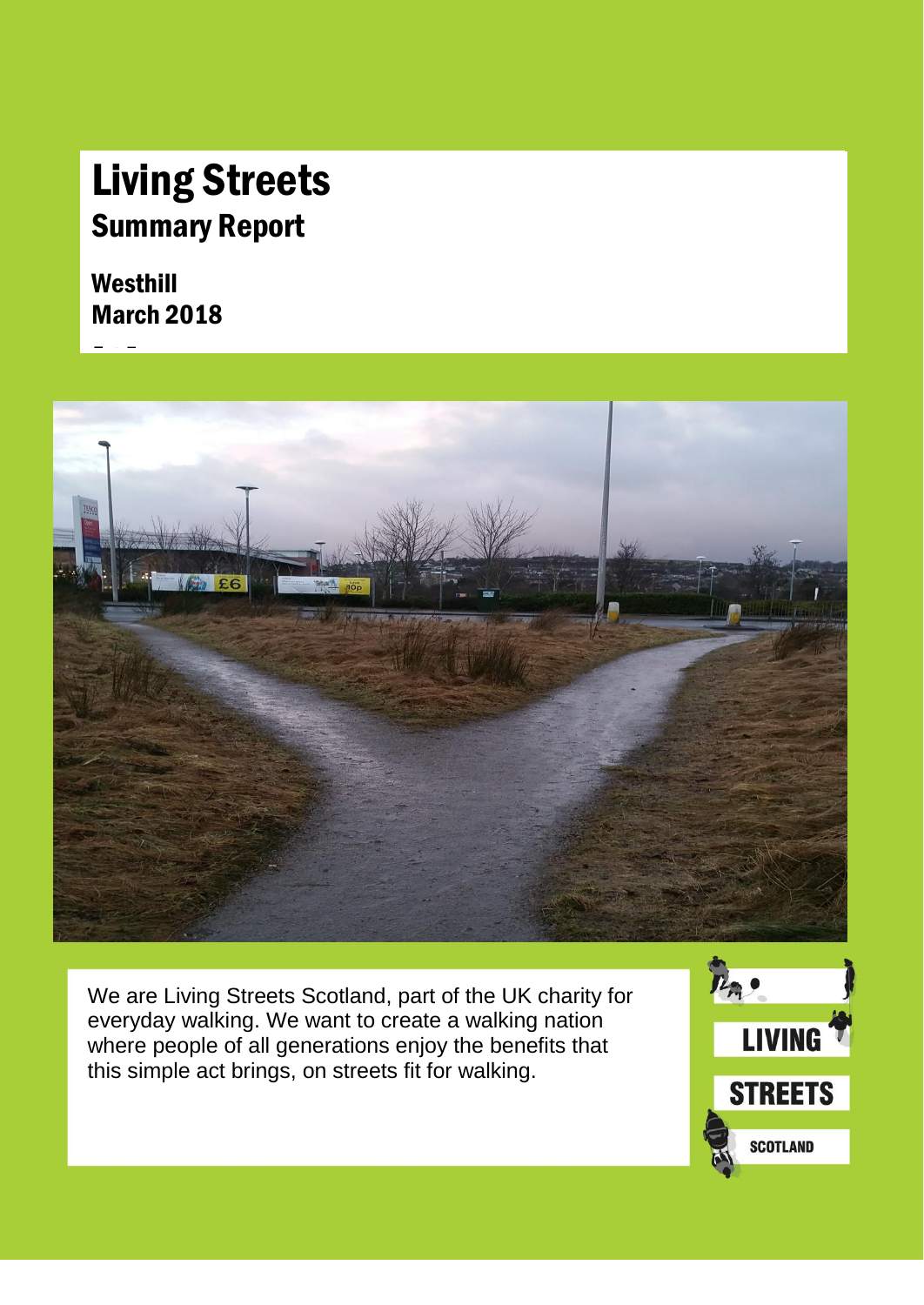## Contents page

- Page 3 Summary of work
- Page 4 Map of area
- Page 5 Westhill and Area profile
- Page 6 Workshop findings
- Page 7 Next steps
- Page 8 Contacts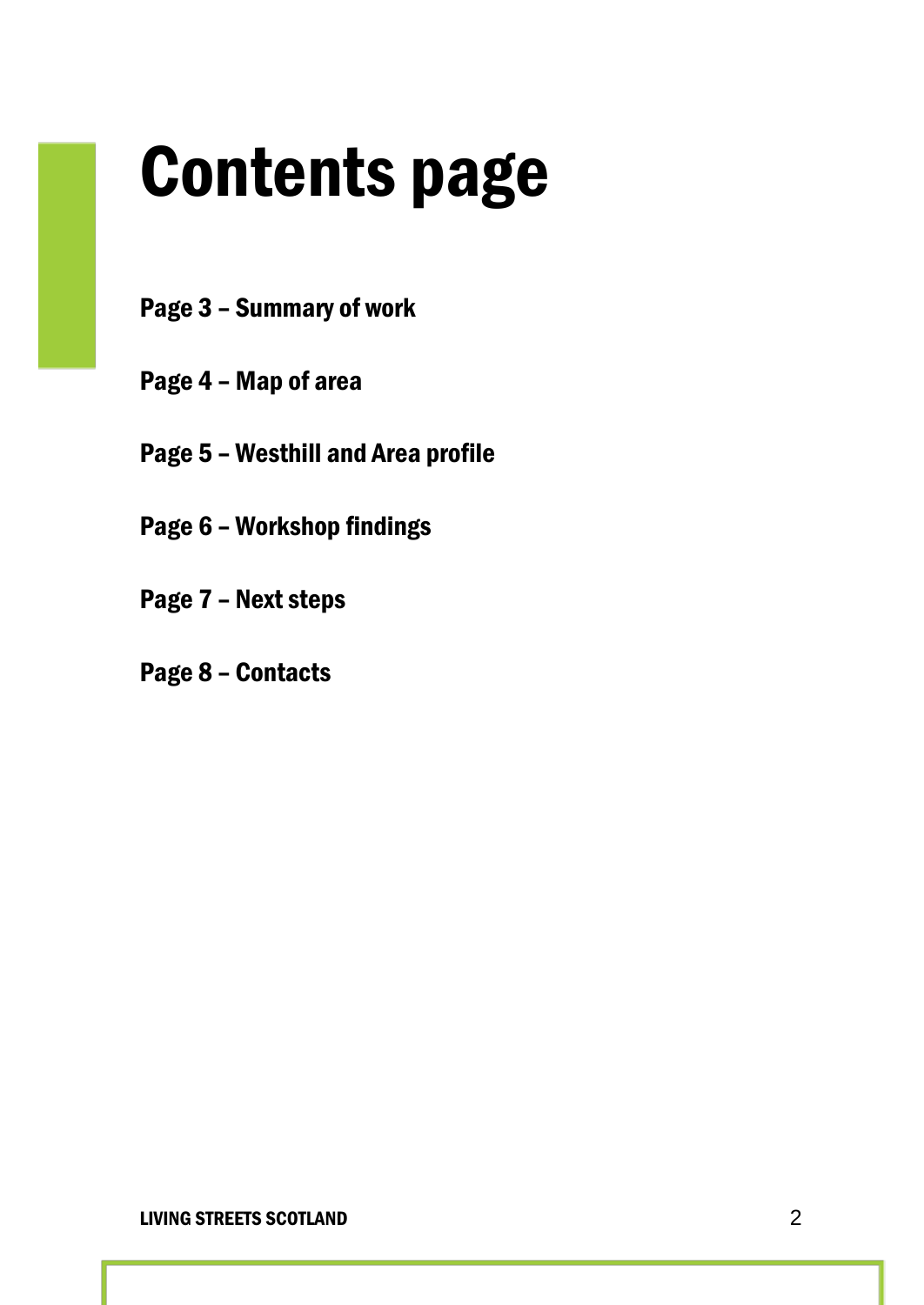## Summary of work

We are Living Streets Scotland, (LSS), a part of the UK charity for everyday walking. We are working with Aberdeenshire Council Transport team, to help develop the Integrated Travel Town Masterplan, (ITTM), specifically looking at walking. We have previously worked with residents, groups and organisations in Inverurie. This year we have been working in Westhill as part of a larger suite of work taking in Banff, Stonehaven, Banchory, Macduff and Oldmeldrum.

The Transport team are working to produce an ITTM and LSS is supporting this work by looking at barriers and assets to walking, especially for the more vulnerable pedestrian. We have considered routes to key local trip generators within a town including amenities such as shops, schools, post office and GP. We considered the ease of access to public transport links on foot, e.g. bus stops and Rail stations where applicable.

### Background to Westhill work

The Living Streets Coordinator organised a workshop for November  $27<sup>th</sup>$  2017, after contacting local groups and organisations. Local stakeholders contacted included North East Sensory Services, Community Council, Community Centre, Westhill Men's Shed, Ashdale Hall and Aberdeenshire Council Officers. Despite best efforts to contact local stakeholders, turnout for the workshop was low, with only a community planning officer and transport planning officer from Aberdeenshire Council attending. SensationALL, a local organisation supporting residents with learning disabilities, was able to provide feedback on issue affecting their members; and the community planning officer was also able to identify issues reported by residents participating in a recent Place Standard <sup>1</sup>workshop.

#### LIVING STREETS SCOTLAND 3

 $\overline{a}$ 

<sup>1</sup> <https://www.placestandard.scot/>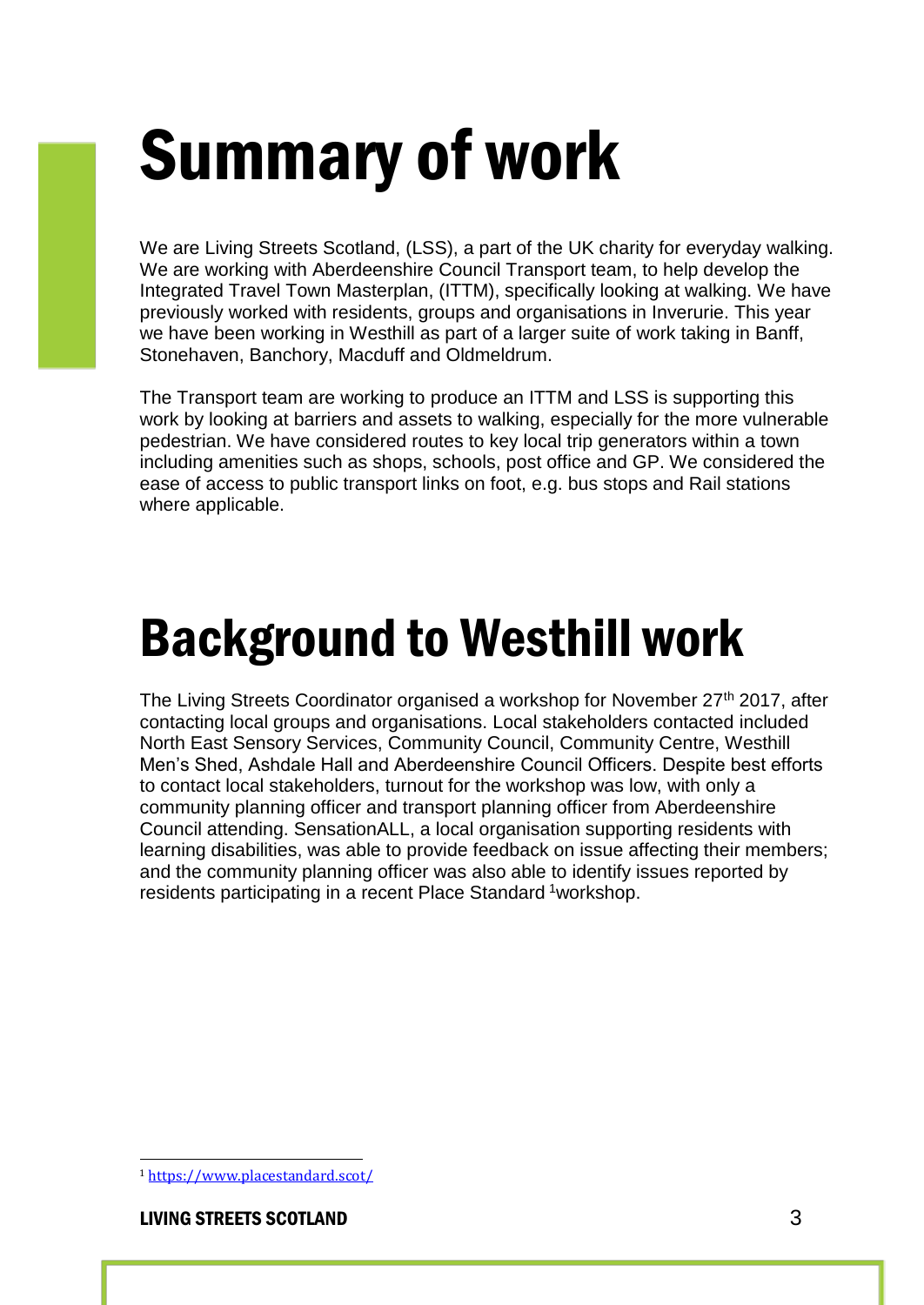### Map of area



© OpenStreetMap contributors

#### LIVING STREETS SCOTLAND 4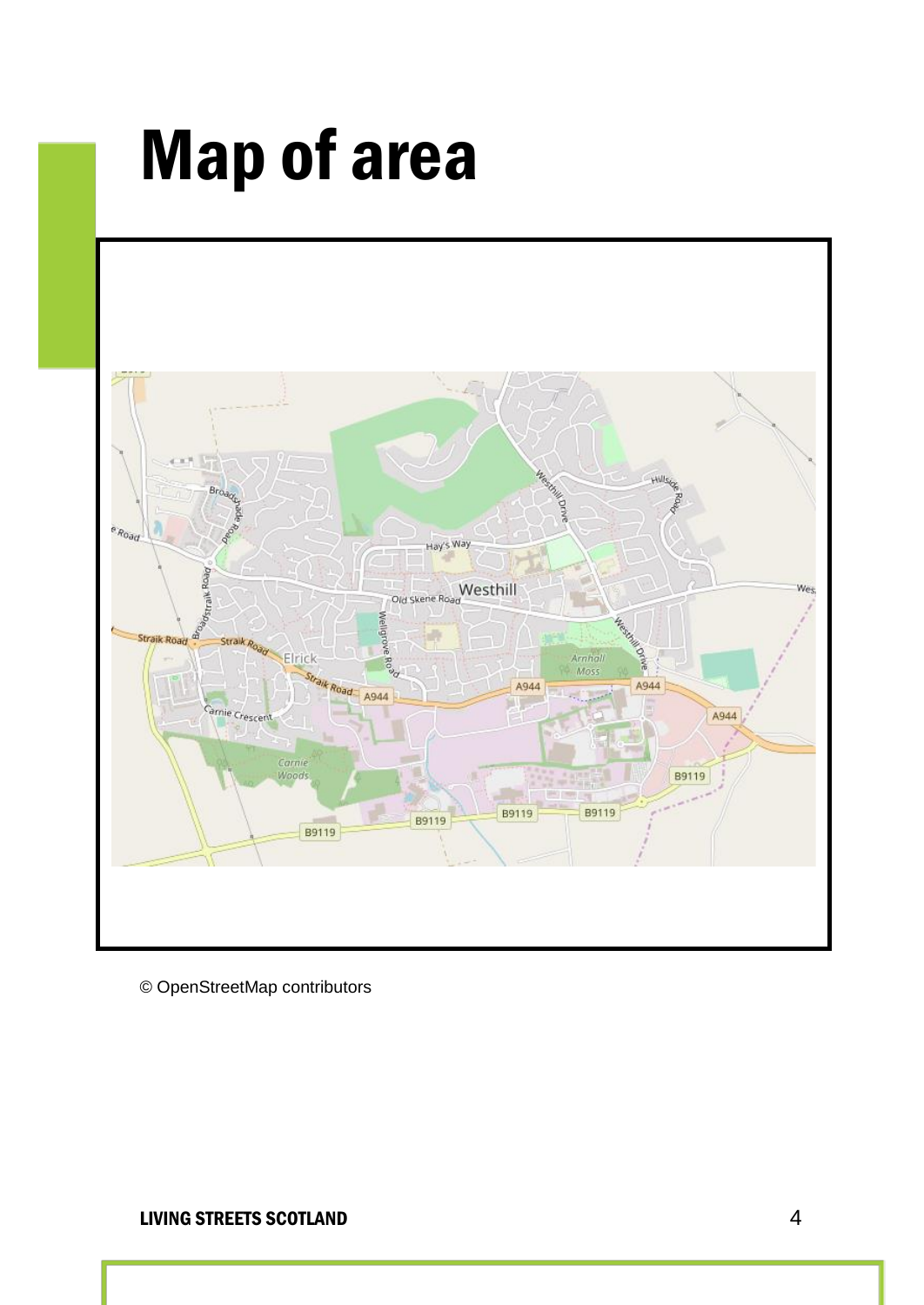### Area Profile

Westhill functions more as a suburb of Aberdeen than as a clearly defined community in its own right. A lack of an historic town centre, with a small, modern shopping centre taking its place; and the prevalence of large modern warehouse facilities on the periphery, including large retail units and a business park, contribute to this sense. The area is largely residential in character with many residents reliant on nearby Aberdeen city for work, shopping, essential services, and leisure. Public transport links to destinations other than Aberdeen are limited; however, residents, and especially older residents, have family and other ties to other Aberdeenshire settlements, including Inverurie. For those without access to a car, travel to keep in contact with family and friends can be challenging.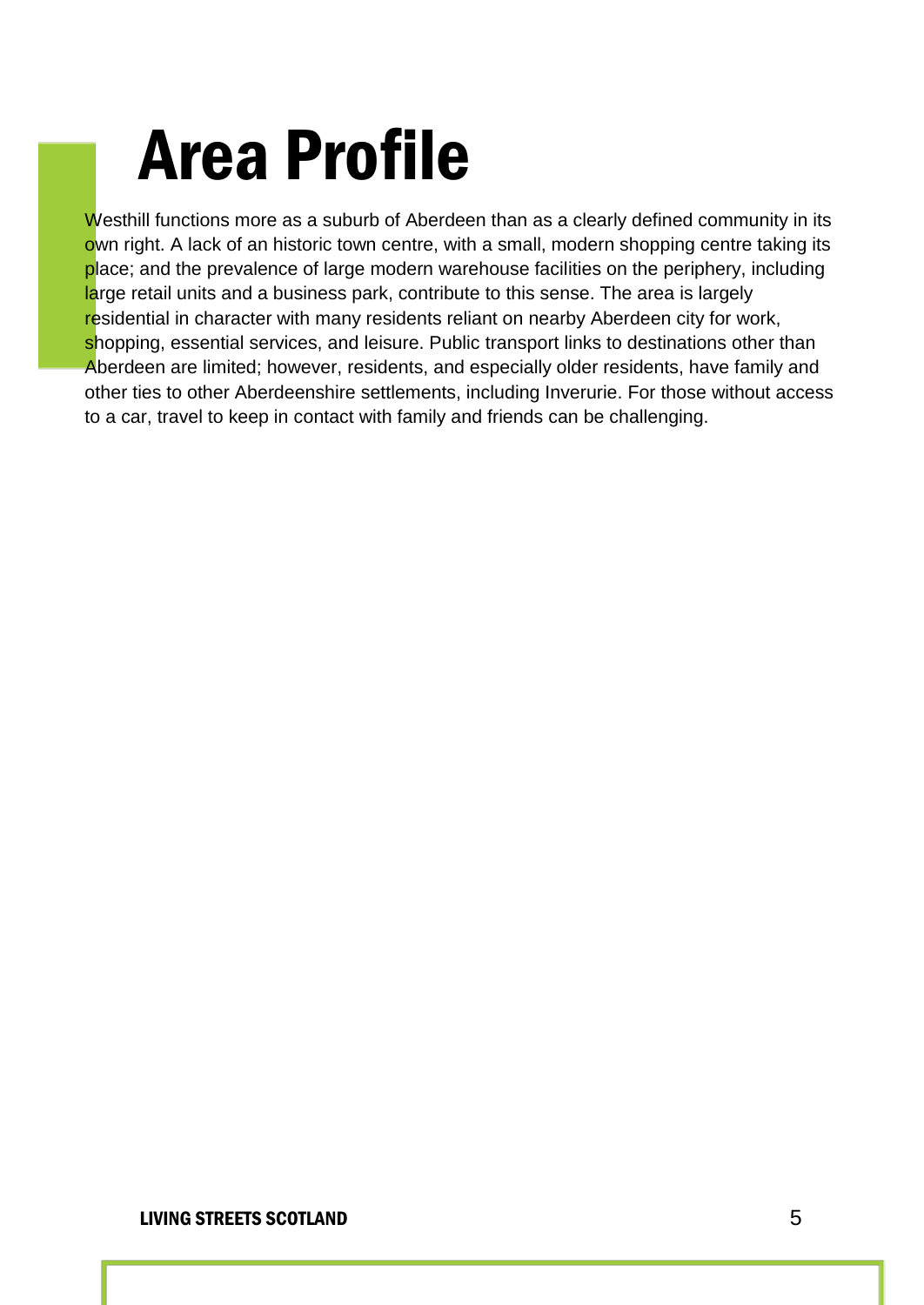# Workshop findings

#### (including summary of Place Standard findings)

#### **Westhill**

- A lack of day services for older residents in Westhill itself;
- Lack of a bus service to Inverurie:
- Lack of office space in the town means essential services are located elsewhere; a lack of transport options to reach services for those without a car;
- Overall, residents feel Westhill is a safe place to live

#### **Shopping Centre**

- Privately owned; issues with layout and access to parking fees for those using some services i.e. Citizens Advice Bureau
- Parking is chaotic and poorly managed; residents feel the car park is unsafe and pedestrians have been involved in collisions with vehicles. There are no footpaths for people walking through the carpark. Any footpaths being added to the carpark would need to be agreed by the private owner.
- There are bus stops near to the shopping centre, which would allow access to the Citizens Advice Bureau and shops.

#### **Lawsondale Playing Fields**

• Improved access to public/pedestrians as currently restricted to local groups/clubs – potential to be better utilised

#### **Arnhall Moss**

 Route to Tesco from schools; potential to improve connections between school / Tesco for those on foot?

#### **Blackhills Place**

• Transport provision connecting facility to shopping centre?

#### **Westhill Library/Primary School**

• Issue with speeds/crossings (how do people travel to school)

#### LIVING STREETS SCOTLAND 6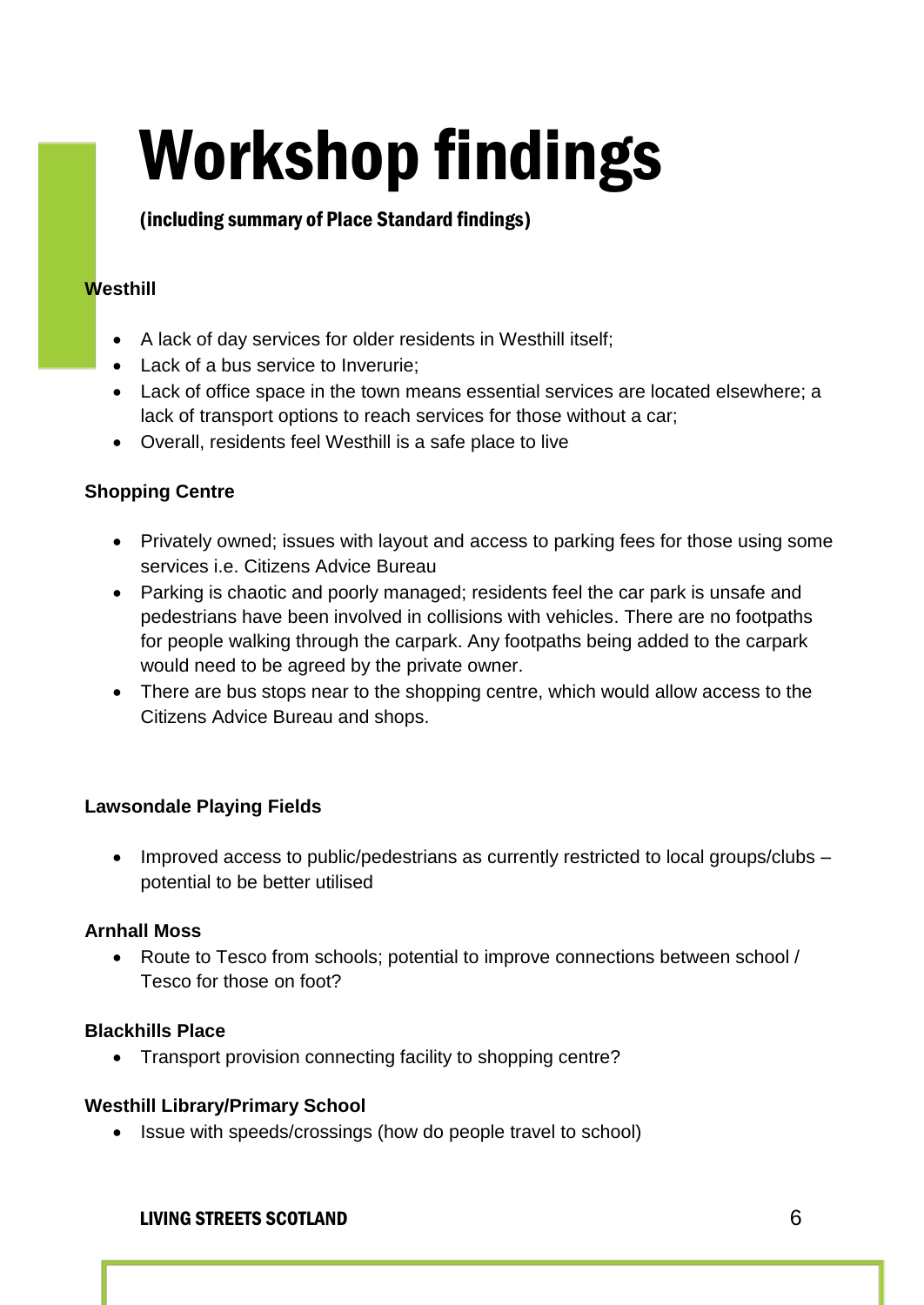### Next steps

#### **The areas to be addressed going forward.**

- Accessibility of public transport from Westhill to Inverurie.
- Speed and volume of traffic through Westhill. There are a lot of cars using routes through Westhill as part of their commute, this leads to congestion at peak times, noise and pollution – all of which affect residents making journeys on foot, and can discourage residents from traveling activley.
- Distance from sheltered housing to town centre. This was felt to be too far for residents to walk,. Possibly adding benches and or shelters would make this more accessible for older residents. The addition of shelters at the 2 nearest bus stops may encourage use of public transport.
- Work with local Garioch Community Planning Officer, (Jill Sowden, [jill.sowden@aberdeenshire.gov.uk,](mailto:jill.sowden@aberdeenshire.gov.uk) 01467 534455, 07979 708799) To engage the local community and share information already gathered.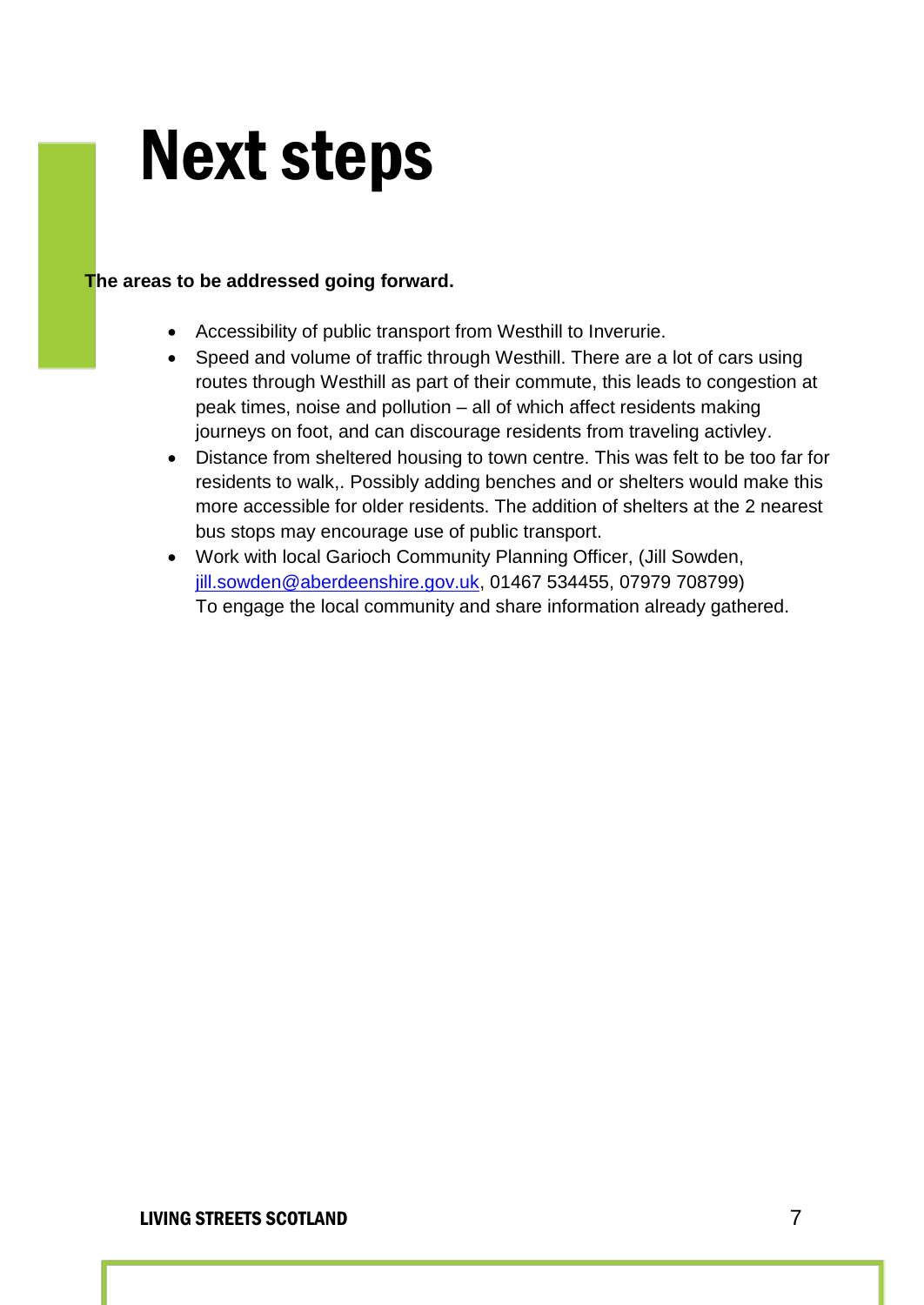### **Contacts**

This report is being submitted to:

- Aberdeenshire Council Transport team
- Local Councillors and workshop participants

Contacts:

Avril McKenzie, Living Streets Scotland [avril.mckenzie@livingstreets.org.uk](mailto:avril.mckenzie@livingstreets.org.uk)

For further information on the findings of the recent Place Standard activity facilitated by Community Planning, please contact:

Garioch Community Planning Officer Jill Sowden, [jill.sowden@aberdeenshire.gov.uk,](mailto:jill.sowden@aberdeenshire.gov.uk) 01467 534455 07979 708799